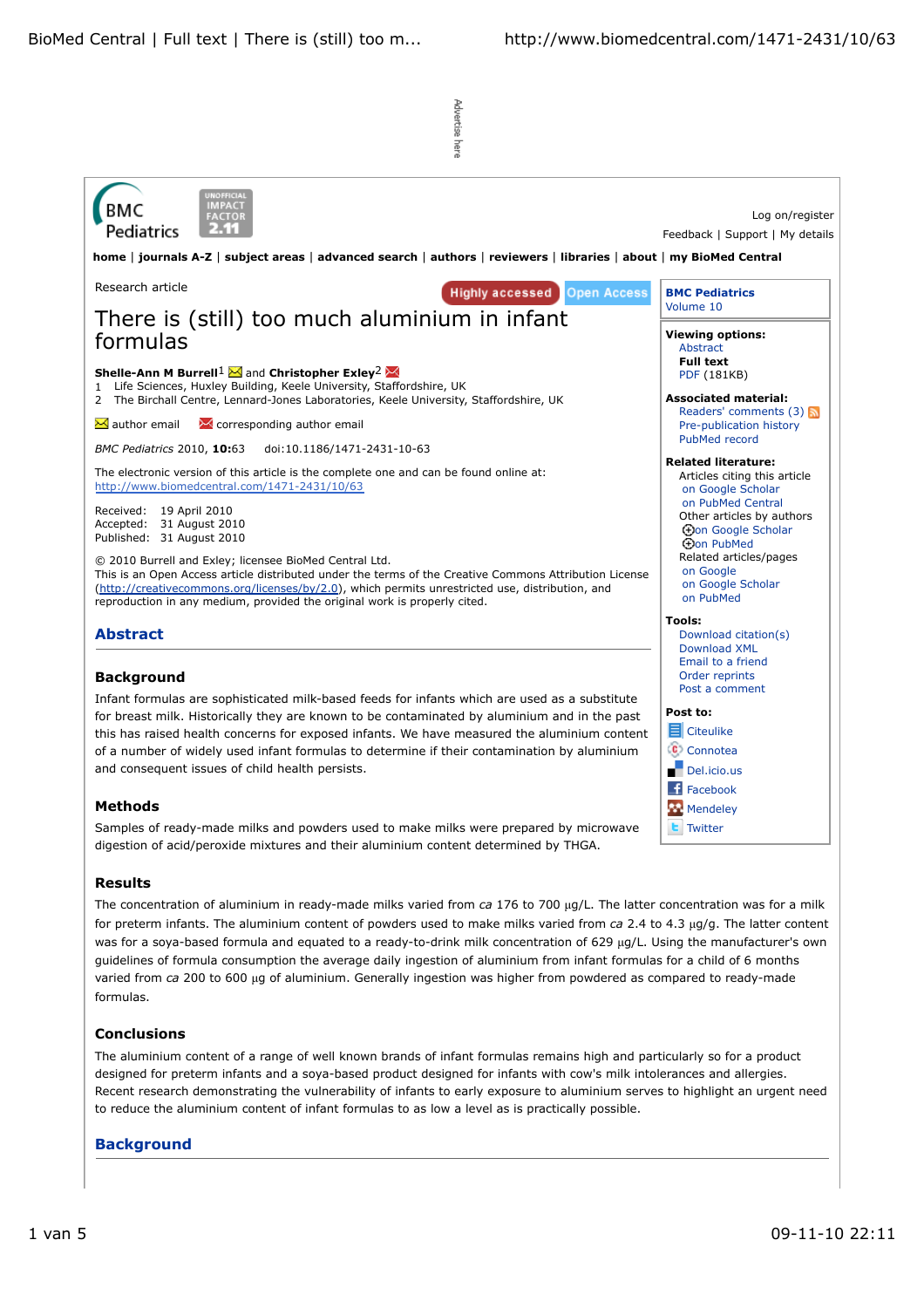Infant formulas are milk-based feeds for infants which have been developed as alternatives to breast milk. Though cow's milk is the main ingredient of many infant formulas they are sophisticated products which have been designed to meet the specific nutritional needs of children from babies born pre-term through to infants of several years of age [1]. There are also non-cow's milk-based formulas, often made from soya, for infants with intolerances or allergies to cow's milk [2].

There has been a long and significant history documenting the contamination of infant formulas by aluminium  $[3-9]$  and consequent health effects in children  $[10-13]$ . Through these and other publications manufacturers of infant formulas have been made fully aware of the potentially compounded issue of both the contamination by aluminium and the heightened vulnerability, from the point of view of a newborn's developing physiology, of infants fed such formulas. There have been similar warnings over several decades in relation to aluminium toxicity and parenteral nutrition of preterm and term infants [14-17]. To these ends the expectation would be that the aluminium content of current infant formulas would at the very least be historically low and at best would be as low as might be achieved for a processed product. We have tested this premise and we have found that the aluminium content of a range of branded infant formulas remains too high.

## **Methods**

We have chosen 15 different branded infant formula products. These include powdered and ready-made liquid formulas based on cow's milk and a soya-based product. The categories of formulas included those for preterm babies, stage one (0-6 months) and stage two (6 months plus) infants. All products were stored according to the manufacturer's instructions. Products were sampled directly from their packaging to avoid extraneous contamination. Ready-made liquid products were shaken between each sampling.

Homogenates of each product were prepared by microwave digestion (Mars Xpress, CEM) using a 50/50 mixture of 14 M HNO<sub>3</sub> and 30% w/v H<sub>2</sub>O<sub>2</sub>. Homogenates were diluted as required in ultra pure water (conductivity < 0.067 µS/cm) to give clear samples. The aluminium content of samples was measured by Transversley Heated Graphite Atomiser (THGA; Analyst 600, PE Life Sciences) using an analytical programme developed in our laboratory. Five replicate samples were prepared for each of the products. Each sample was measured 3 times and its mean was accepted if the %RSD was <10%.

### **Results**

### **The aluminium content of ready-made milk formulas**

The mean aluminium content of ready-made milk formulas ranged from *ca* 176 µg/L (Hipp Organic Growing-Up Milk) to *ca* 700 µg/L (Cow & Gate Nutriprem 1) (Table 1). Two products (Cow & Gate Growing-Up Milk and Cow & Gate Nutriprem 1) presented a wide range of values which suggested an inhomogeneous distribution of aluminium in these products. Generally Cow & Gate products had higher contents of aluminium than the other brands tested.

**Table 1.** The aluminium content of ready-made (RM) milk infant formulas.

## **The aluminium content of powders used to make milk formulas**

The mean aluminium content of milk powders ranged from *ca* 2.4 µg Al/g powder (Sma First Infant Milk) to *ca* 4.3 µg/g (Sma Wysoy Soya Infant Formula) (Table 2). The range of values for the 5 replicates of each sample was high for almost all products (for example, 1.7 - 10.8 µg/g for Cow & gate Follow-On Milk) which suggested that aluminium was not evenly distributed within the milk powders. When the aluminium content of the powders were used to make reliable estimates of their aluminium content as ready-to-drink milks the values ranged from *ca* 333 to 629 µg/L (Table 2). In general, the aluminium content of formulas prepared from powdered milks were significantly higher than ready-made milks (for example, 296.1 and 592.4 µg/L for Aptamil Follow-On Milk 'ready-made' and 'powdered' milks respectively).

**Table 2.** The aluminium content of milk powders (P) used in formulas.

## **The average daily ingestion of aluminium in infant formulas**

The average ingestion of aluminium in infant formulas for children aged 6 months ranged from 206 (Sma Follow-On Milk RM) to 592 (eg. Sma Wysoy Soya Infant Formula P) µg Al per 24 h period (Table 3). All values were determined based upon manufacturer's guides to age-related consumption. Ingestion is predicted to be higher from formulas prepared from powders than ready-made milk formulas (for example, 296 and 532 µg Al/24 h for Aptamil Follow-On Milk 'ready-made' and 'powdered' milks respectively). Generally the greatest exposure to aluminium was through the Hipp Organic products and the Sma soya-based product.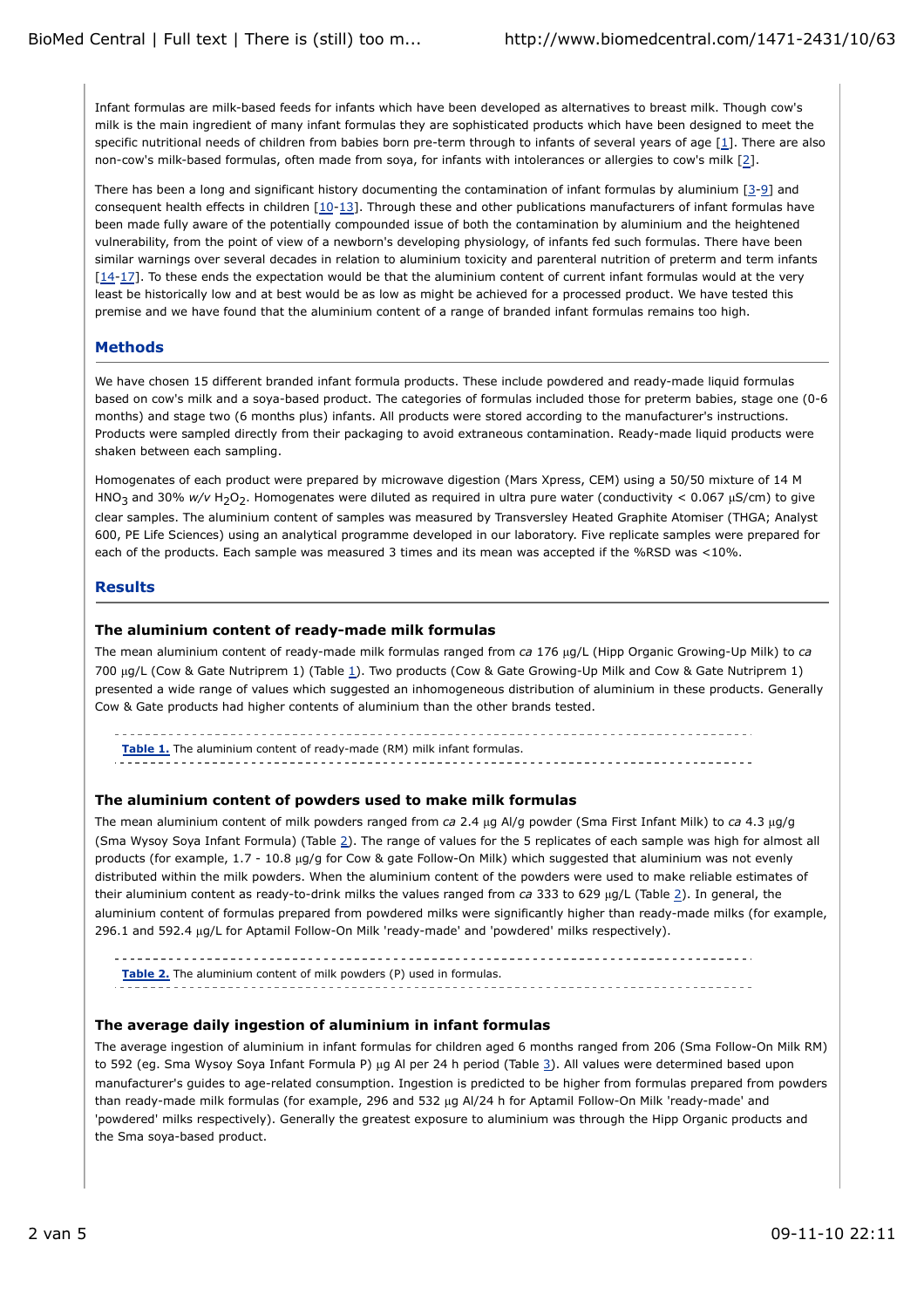**Table 3.** The daily ingestion of aluminium by infants at 6 months of age based upon the mean aluminium content of the product and the manufacturers recommended feeding volumes.

...

### **Discussion**

Commercially available branded infant formulas used by literally millions of parents to feed children of up to 12 months plus of age are still significantly contaminated with aluminium. The concentrations of aluminium in the milk formulas varied from *ca* 200 - 700 µg/L and would result in the ingestion of up to 600 µg of aluminium per day. The suggestion is that these products are 'contaminated' with aluminium as each of the manufacturers insist that aluminium is not knowingly added to their products. Milk formulas prepared from powders contained significantly more aluminium than their equivalent ready-made product. Aluminium products are used extensively in food processing  $[18]$ , for example, as anti-caking agents, though there is no indication that they are being used in this way in powdered milk formulas. The likelihood is that many of the individual constituents of the formulas are contaminated with aluminium  $[19,20]$ . The sources of such contamination are myriad though would probably include equipment used in both processing and storing of bulk products. In addition many of the formulas were packaged for sale using aluminium-based materials. The high content of aluminium in the soya-based formula probably reflects its prior accumulation in the soybean plant and the known aluminium tolerance of some soybean cultivars that are grown on acid soils [21]. Previous research has also highlighted higher contents of aluminium in soya-based infant formulas [9].

The aluminium content of infant formulas measured herein are not significantly different to historical values and this lack of improvement in lowering their content suggests either that the manufacturers are not monitoring the aluminium content of their products or that the manufacturers are not concerned at these levels of contamination. While it is the case that the present levels of aluminium in infant formulas have not been shown to cause adverse effects in healthy infants it is also the case that there have not been any clinical studies which refute such as a possibility. Previous research has highlighted the potential toxicity of aluminium in infants with confounding disorders (including, prematurity, poor renal function and gastrointestinal disease) and fed infant formulas [10-13] and these studies when viewed alongside aluminium's known connections with medicine and human disease [22] should at least deter complacency concerning this issue. It is widely accepted that the not fully developed physiologies of infant's gastrointestinal tract, kidneys and blood-brain barrier may predispose them to aluminium toxicity [10,11,16,23,24] and while there are no definitive links between aluminium exposure through infant formulas and immediate or delayed toxicity in healthy infants this neither should not nor does not preclude such as a possibility. The widespread use of infant formulas would necessitate that any attempt at an epidemiological study would require a Herculean effort even with well-defined levels of exposure and quantifiable end-points. However, there are clear links between toxicity in infants and parenteral exposure to aluminium. For example, parenteral exposure of preterm infants to *ca* 55 µg Al/kg body weight/day, which is a level of systemic exposure to aluminium which is possible from regular feeding of infant formulas over periods of weeks, resulted, at 18 months of age, in neurodevelopmental effects [15] and, in the same cohort of children 15 years later, in significant affects upon bone health [17]. The authors concluded, with good reason, that the potential long-term consequences of early aluminium exposure deserve renewed attention [17]. The aluminium content of infant formulas is between 10 and 40 times higher than the aluminium content of breast milk, (usually ca 15 - 30 µg/L [7]), and will contribute significantly towards the body burden of aluminium in infants. It is clear that aluminium in infant formulas is a significant component of early life exposure to this ubiquitous contaminant and as such every effort should be made by manufacturers to reduce the aluminium content of these products to an achievable practical minimum while at the same time manufacturers should be compelled to indicate the level of contamination by aluminium on the packaged product.

## **Conclusions**

Infant formulas are integral to the nutritional requirements of preterm and term infants. While it has been known for decades that infant formulas are contaminated with significant amounts of aluminium there is little evidence that manufacturers consider this to be a health issue. Aluminium is non-essential [25] and is linked to human disease [22]. There is evidence of both immediate and delayed toxicity in infants, and especially preterm infants, exposed to aluminium and it is our contention that there is still too much aluminium in infant formulas.

## **Competing interests**

The authors declare that they have no competing interests.

#### **Authors' contributions**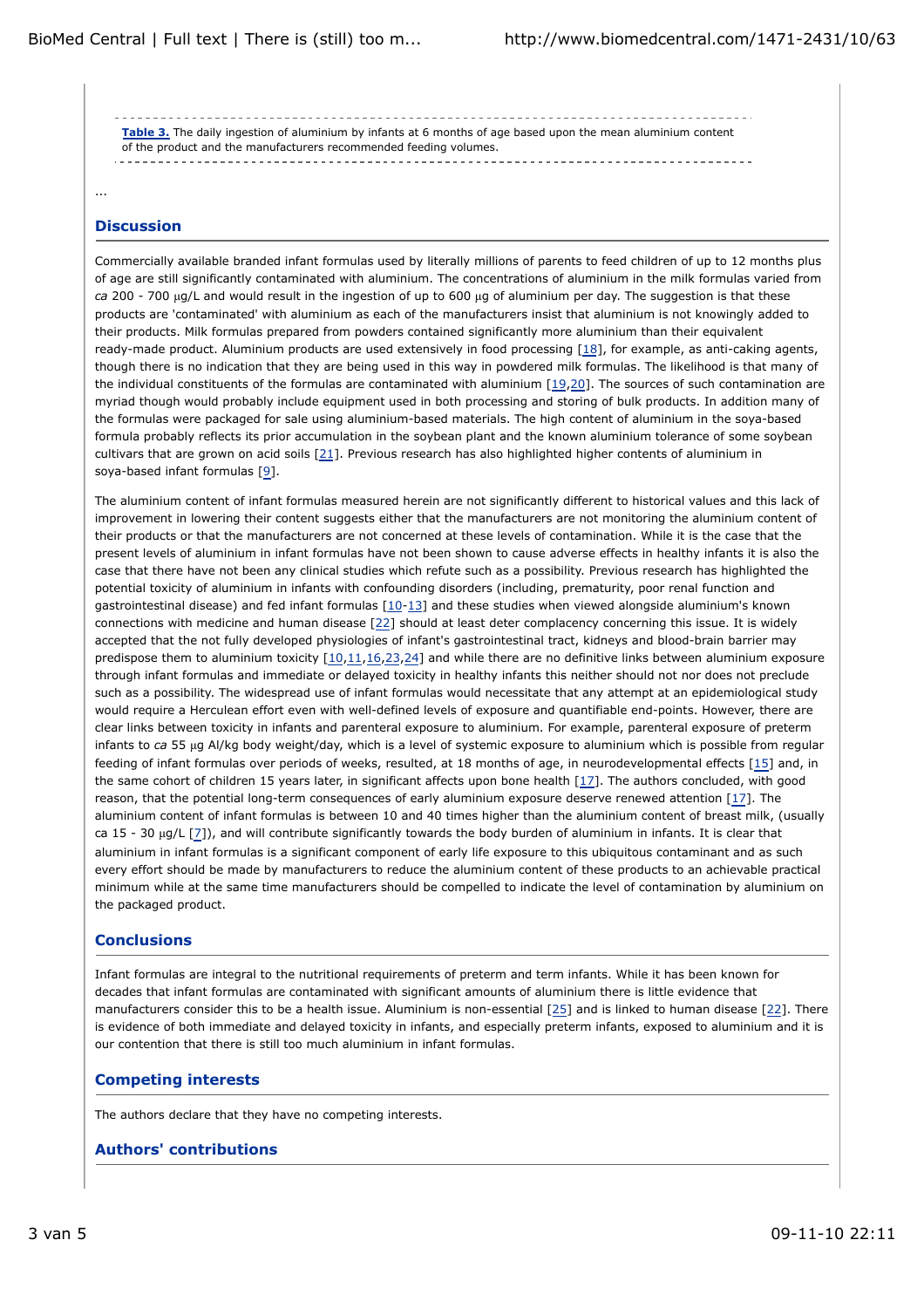